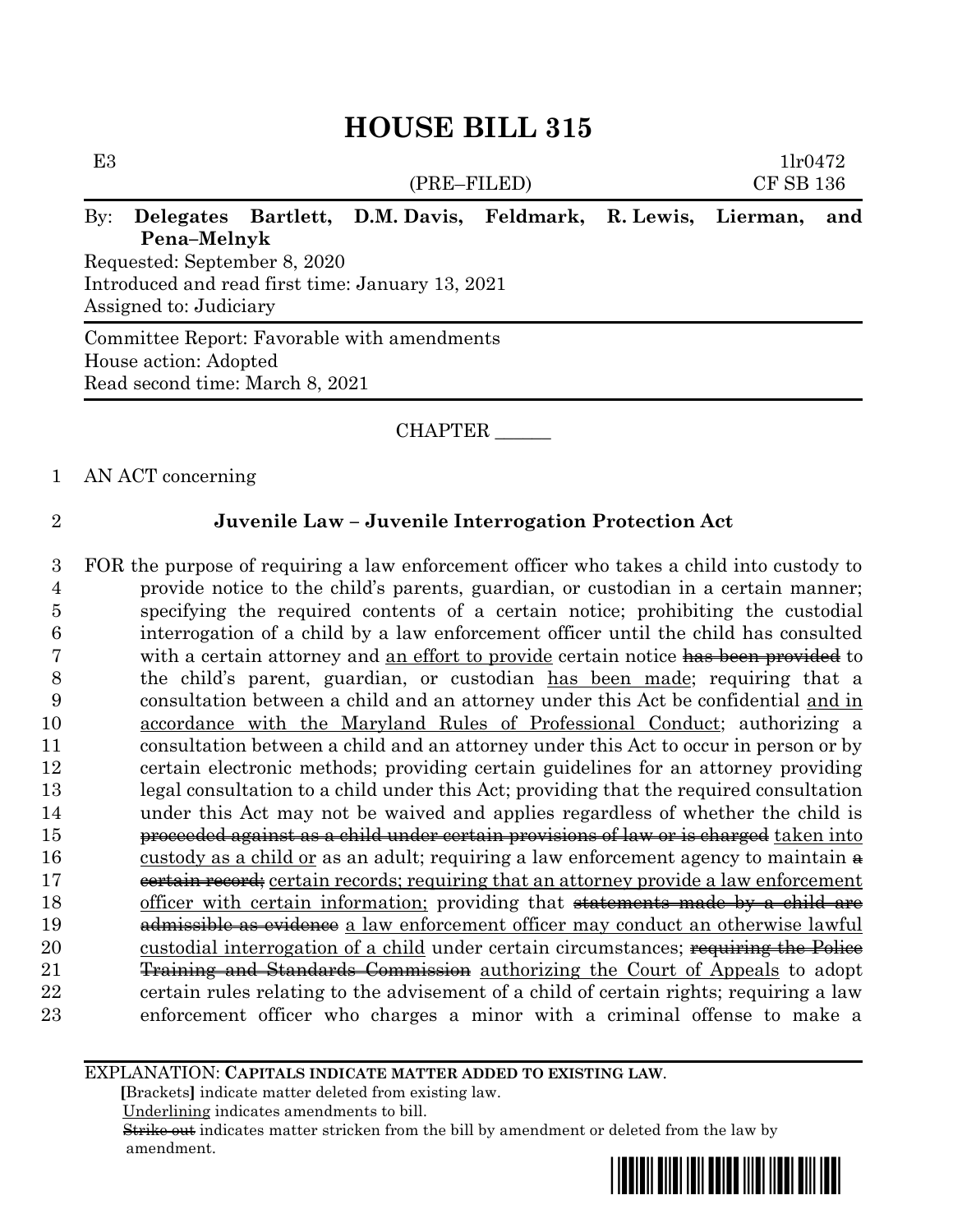reasonable attempt to provide actual notice to the parent or guardian of the minor; requiring that the custodial interrogation of a minor be conducted in a certain manner; requiring that an interrogation of a child be recorded under certain circumstances; establishing certain standards for the recording of the interrogation of a child under certain circumstances; requiring that a child be notified of the recording of an interrogation of the child under certain circumstances; establishing a certain rebuttable presumption; requiring the Office of the Public Defender to develop and implement certain policies and to publish on its website or make available to law enforcement certain information; making a conforming change; defining certain terms; and generally relating to juvenile law and the interrogation of children by law enforcement.

- BY repealing and reenacting, with amendments,
- Article Courts and Judicial Proceedings
- Section 3–8A–14
- Annotated Code of Maryland
- (2020 Replacement Volume)
- BY adding to
- Article Courts and Judicial Proceedings
- Section 3–8A–14.2
- Annotated Code of Maryland
- (2020 Replacement Volume)
- BY repealing and reenacting, with amendments,
- Article Criminal Procedure
- Section 2–108
- Annotated Code of Maryland
- (2018 Replacement Volume and 2020 Supplement)
- BY adding to
- Article Criminal Procedure
- Section 2–405
- Annotated Code of Maryland
- (2018 Replacement Volume and 2020 Supplement)

# SECTION 1. BE IT ENACTED BY THE GENERAL ASSEMBLY OF MARYLAND, That the Laws of Maryland read as follows:

- **Article – Courts and Judicial Proceedings** 3–8A–14. (a) A child may be taken into custody under this subtitle by any of the following methods:
- (1) Pursuant to an order of the court;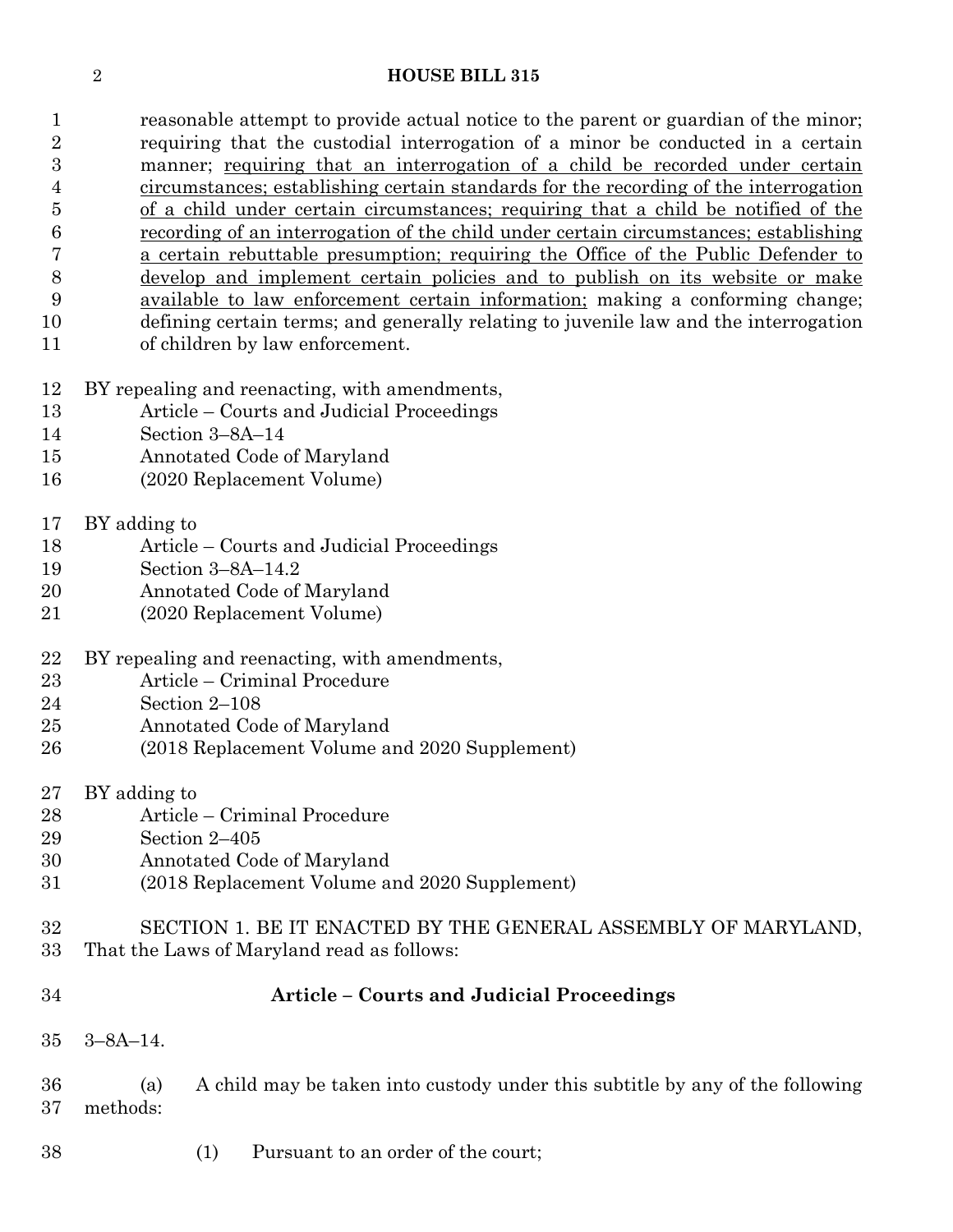(2) By a law enforcement officer pursuant to the law of arrest; (3) By a law enforcement officer or other person authorized by the court if the officer or other person has reasonable grounds to believe that the child is in immediate danger from the child's surroundings and that the child's removal is necessary for the child's protection; (4) By a law enforcement officer or other person authorized by the court if the officer or other person has reasonable grounds to believe that the child has run away from the child's parents, guardian, or legal custodian; or (5) In accordance with § 3–8A–14.1 of this subtitle. (b) **(1) (I)** If a law enforcement officer takes a child into custody, the officer shall immediately notify, or cause to be notified, the child's parents, guardian, or custodian **IN A MANNER REASONABLY CALCULATED TO GIVE ACTUAL NOTICE** of the action. **(II) THE NOTICE REQUIRED UNDER SUBPARAGRAPH (I) OF THIS PARAGRAPH SHALL: 1. INCLUDE THE CHILD'S LOCATION; 2. PROVIDE THE REASON FOR THE CHILD BEING TAKEN INTO CUSTODY; AND 3. INSTRUCT THE PARENT, GUARDIAN, OR CUSTODIAN ON HOW TO MAKE IMMEDIATE IN–PERSON CONTACT WITH THE CHILD. (2)** After making every reasonable effort to give **ACTUAL** notice **TO A CHILD'S PARENT, GUARDIAN, OR CUSTODIAN**, the law enforcement officer shall with all reasonable speed: **[**(1)**] (I)** Release the child to the child's parents, guardian, or custodian or to any other person designated by the court, upon their written promise to bring the child before the court when requested by the court, and such security for the child's appearance as the court may reasonably require, unless the child's placement in detention or shelter 27 care is permitted and appears required by  $\S 3-8A-15$  of this subtitle; or **[**(2)**] (II)** Deliver the child to the court or a place of detention or shelter care designated by the court. (c) If a parent, guardian, or custodian fails to bring the child before the court when requested, the court may **[**issue**]:**

#### **HOUSE BILL 315** 3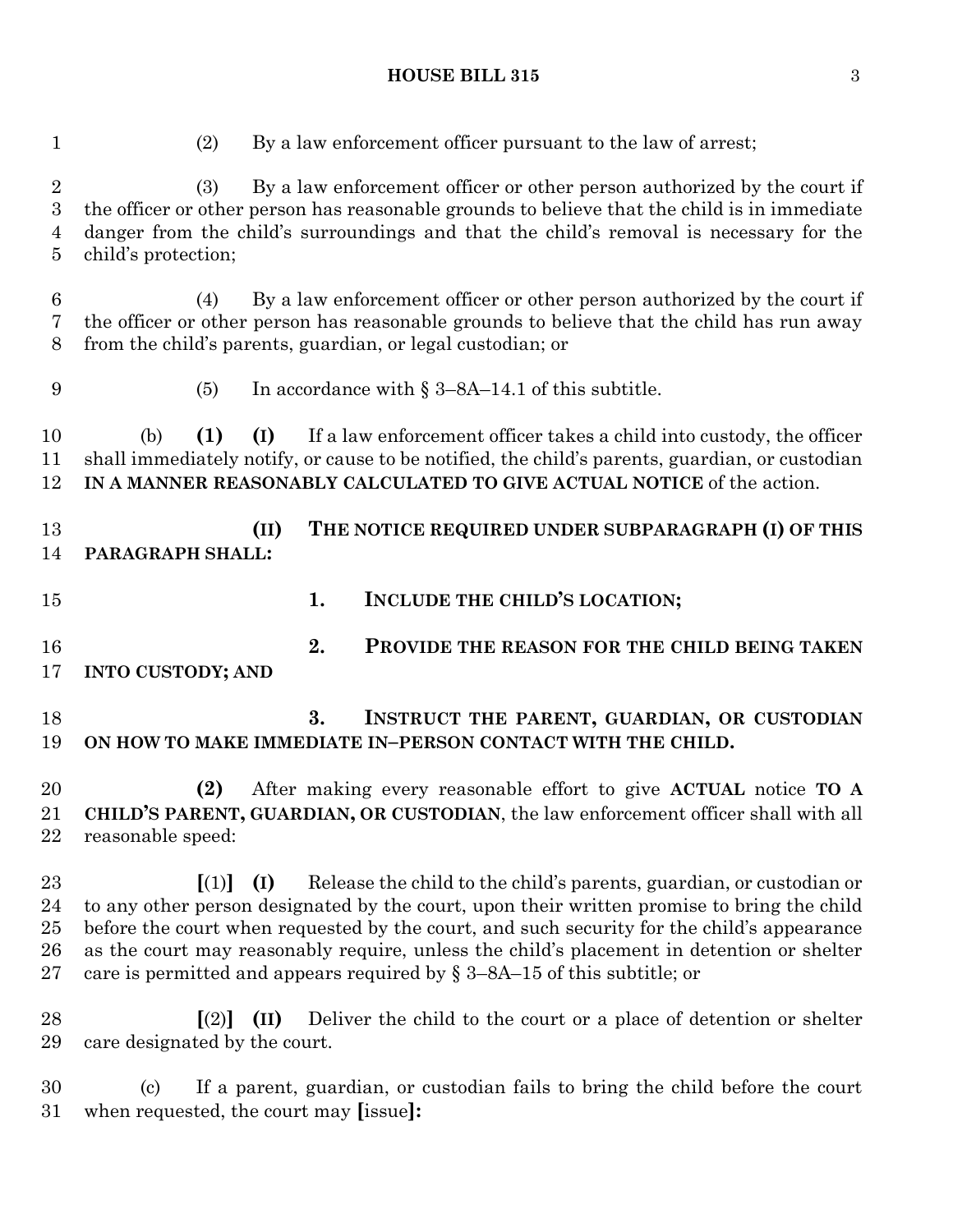**(1) ISSUE** a writ of attachment directing that the child be taken into custody and brought before the court**[**. The court may proceed**]; AND**

**(2) PROCEED** against the parent, guardian, or custodian for contempt.

 (d) In addition to the requirements for reporting child abuse and neglect under § 5–704 of the Family Law Article, if a law enforcement officer has reason to believe that a 6 child who has been detained is a victim of sex trafficking, as defined in  $\S 5-701$  of the Family Law Article, the law enforcement officer shall notify any appropriate regional navigator, as defined in § 5–704.4 of the Family Law Article, for the jurisdiction where the child was taken into custody or where the child is a resident that the child is a suspected victim of sex trafficking.

## **(E) THE POLICE TRAINING AND STANDARDS COMMISSION SHALL COURT OF APPEALS MAY ADOPT RULES CONCERNING AGE–APPROPRIATE LANGUAGE TO BE USED TO ADVISE A CHILD WHO IS TAKEN INTO CUSTODY OF:**

- **(1) THE CHILD'S RIGHTS, INCLUDING:**
- **(I) THE RIGHT TO REMAIN SILENT; AND**
- **(II) THE RIGHT TO BE REPRESENTED BY AN ATTORNEY; AND**
- **(2) THE REQUIREMENT THAT THE CHILD'S PARENT, GUARDIAN, OR CUSTODIAN BE NOTIFIED:**
- **(I) THAT THE CHILD WAS TAKEN INTO CUSTODY UNDER THIS SECTION; OR**
- **(II) BEFORE AN INTERROGATION IS CONDUCTED UNDER § 3–8A–14.2 OF THIS SUBTITLE THE CHILD'S RIGHTS.**
- **3–8A–14.2.**
- **(A) (1) IN THIS SECTION THE FOLLOWING WORDS HAVE THE MEANINGS INDICATED.**
- **(2) "CUSTODIAL INTERROGATION" RETAINS ITS JUDICIALLY DETERMINED MEANING.**
- **(3) (I) "LAW ENFORCEMENT OFFICER" HAS THE MEANING STATED IN § 3–101 OF THE PUBLIC SAFETY ARTICLE.**
- **(II) "LAW ENFORCEMENT OFFICER" INCLUDES A SCHOOL RESOURCE OFFICER, AS DEFINED IN § 7–1501 OF THE EDUCATION ARTICLE.**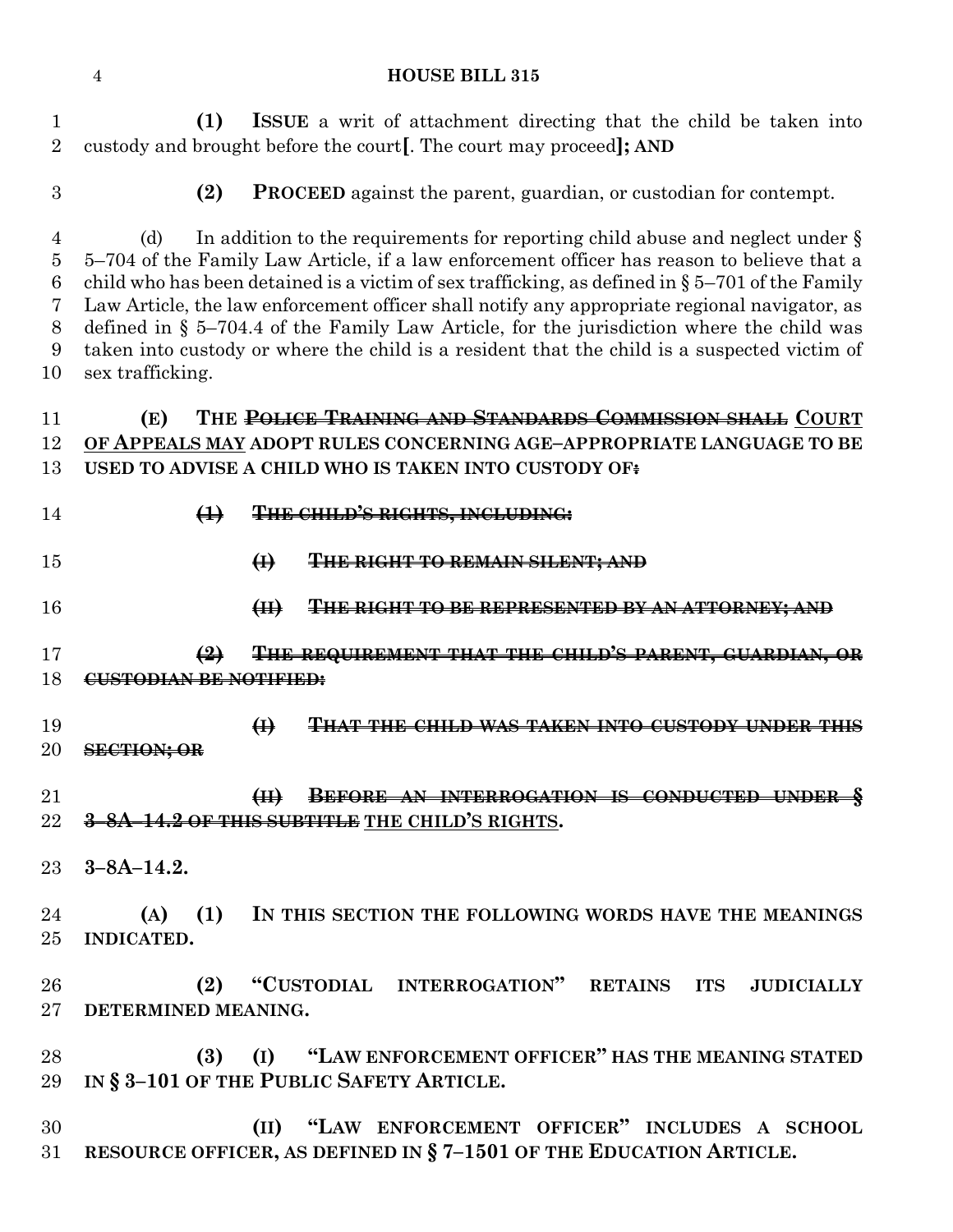**HOUSE BILL 315** 5

 **(B) A LAW ENFORCEMENT OFFICER MAY NOT CONDUCT A CUSTODIAL INTERROGATION OF A CHILD UNTIL: (1) THE CHILD HAS CONSULTED WITH AN ATTORNEY WHO IS: (I) RETAINED BY THE PARENT, GUARDIAN, OR CUSTODIAN OF THE CHILD; OR (II) PROVIDED BY THE OFFICE OF THE PUBLIC DEFENDER; AND (2) THE LAW ENFORCEMENT OFFICER HAS NOTIFIED, OR CAUSED TO BE NOTIFIED, MADE AN EFFORT REASONABLY CALCULATED TO GIVE ACTUAL NOTICE TO THE PARENT, GUARDIAN, OR CUSTODIAN OF THE CHILD IN A MANNER REASONABLY CALCULATED TO PROVIDE ACTUAL NOTICE THAT THE CHILD WILL BE INTERROGATED. (C) A CONSULTATION WITH AN ATTORNEY UNDER THIS SECTION: (1) SHALL BE CONFIDENTIAL: (I) CONDUCTED IN A MANNER CONSISTENT WITH THE MARYLAND RULES OF PROFESSIONAL CONDUCT; AND (II) CONFIDENTIAL; AND (2) MAY BE: (I) IN PERSON; OR (II) BY TELEPHONE OR VIDEO CONFERENCE. (D) TO THE EXTENT PRACTICABLE AND CONSISTENT WITH THE MARYLAND RULES OF PROFESSIONAL CONDUCT, AN ATTORNEY PROVIDING CONSULTATION UNDER THIS SECTION SHALL COMMUNICATE AND COORDINATE WITH THE PARENT, GUARDIAN, OR CUSTODIAN OF THE CHILD IN CUSTODY. (E) THE REQUIREMENT OF CONSULTATION WITH AN ATTORNEY UNDER THIS SECTION: (1) MAY NOT BE WAIVED; AND**

 **(2) APPLIES REGARDLESS OF WHETHER THE CHILD IS PROCEEDED AGAINST AS A CHILD UNDER THIS SUBTITLE OR IS CHARGED AS AN ADULT.**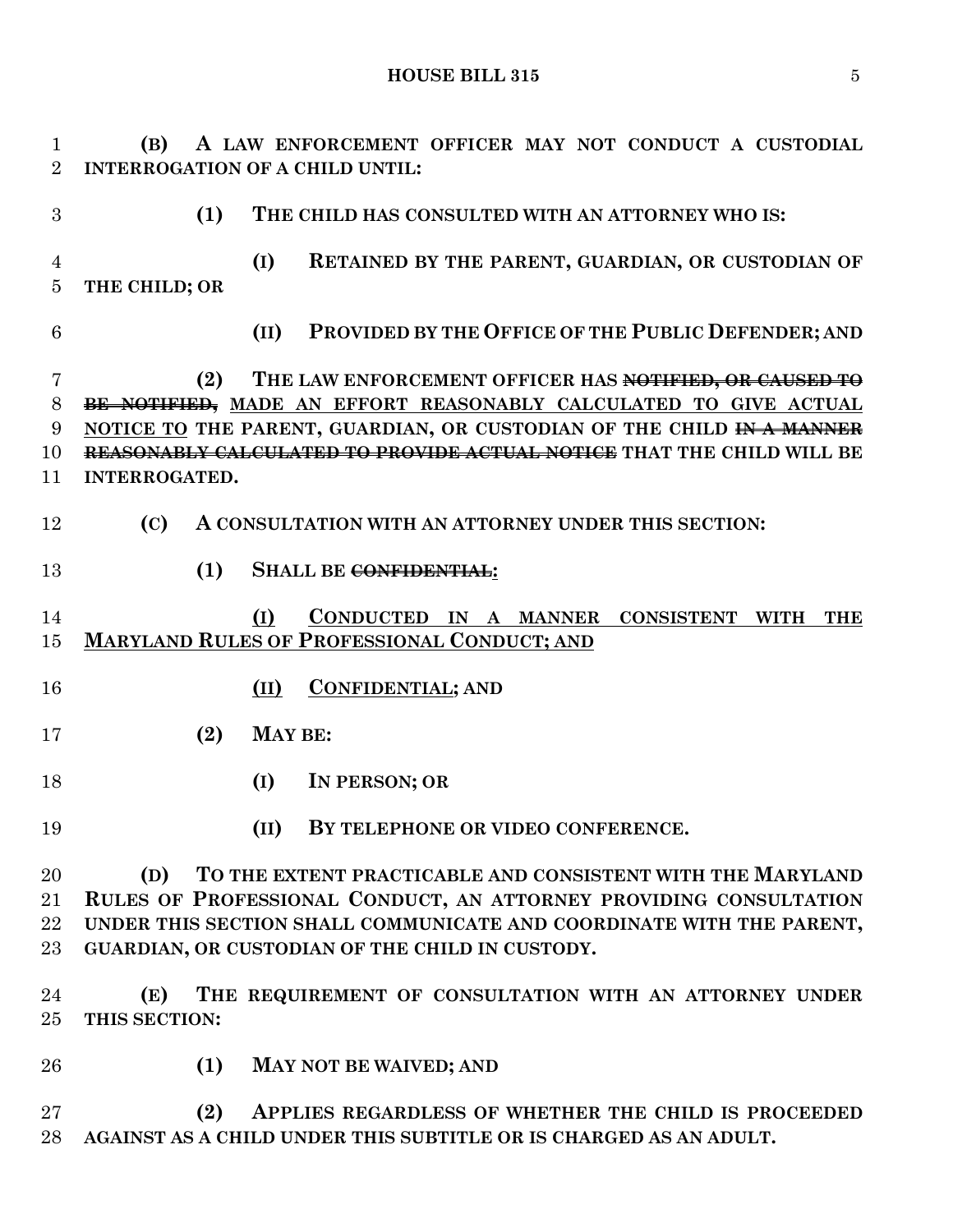**(F) (1) A LAW ENFORCEMENT AGENCY CONDUCTING AN INTERROGATION UNDER THIS SECTION SHALL MAINTAIN A RECORD OF THE NOTIFICATION OR ATTEMPTED NOTIFICATION OF A PARENT, GUARDIAN, OR CUSTODIAN UNDER THIS SECTION, INCLUDING:**

 **(1) (I) A SIGNED STATEMENT BY A DULY AUTHORIZED LAW ENFORCEMENT OFFICER EMPLOYED BY THE AGENCY THAT AN ATTEMPT TO NOTIFY A PARENT, GUARDIAN, OR CUSTODIAN WAS MADE;**

**(2) (II) THE NAME OF THE PERSON SOUGHT TO BE NOTIFIED; AND**

**(3) (iII) THE METHOD OF ATTEMPTED NOTIFICATION.** 

 **(2) (I) A LAW ENFORCEMENT AGENCY CONDUCTING AN INTERROGATION UNDER THIS SECTION SHALL MAINTAIN A RECORD OF THE NAME OF THE ATTORNEY CONTACTED AND THE COUNTY OR COUNTIES IN WHICH THE ATTORNEY PROVIDED THE CONSULTATION.**

 **(II) AN ATTORNEY CONTACTED TO PROVIDE LEGAL CONSULTATION TO A CHILD UNDER THIS SUBTITLE SHALL PROVIDE TO A LAW ENFORCEMENT OFFICER THE INFORMATION REQUIRED FOR THE RECORD REQUIRED TO BE MAINTAINED UNDER SUBPARAGRAPH (I) OF THIS PARAGRAPH.**

 **(G) (1) NOTWITHSTANDING THE REQUIREMENTS OF THIS SECTION, STATEMENTS MADE BY A CHILD ARE ADMISSIBLE AS EVIDENCE A LAW ENFORCEMENT OFFICER MAY CONDUCT AN OTHERWISE LAWFUL CUSTODIAL INTERROGATION OF A CHILD IF:**

 **(1) (I) THE LAW ENFORCEMENT OFFICER WHO CONDUCTED THE CUSTODIAL INTERROGATION OF THE CHILD REASONABLY BELIEVED THAT THE INFORMATION SOUGHT WAS REASONABLY BELIEVES THAT THE INFORMATION SOUGHT IS NECESSARY TO PROTECT AN INDIVIDUAL FROM AN IMMINENT THREAT TO THE LIFE OF THE INDIVIDUAL AND A REASONABLE DELAY TO ALLOW THE CHILD TO HAVE LEGAL CONSULTATION WOULD IMPEDE THE ABILITY OF LAW ENFORCEMENT TO SAFEGUARD THE LIFE OF THE THREATENED INDIVIDUAL; AND**

 **(2) (II) THE QUESTIONS POSED TO THE CHILD BY THE LAW ENFORCEMENT OFFICER WERE ARE LIMITED TO THOSE QUESTIONS REASONABLY NECESSARY TO OBTAIN THE INFORMATION NECESSARY TO PROTECT THE INDIVIDUAL FROM AN IMMINENT THREAT TO THE LIFE OF THE INDIVIDUAL.**

 **(2) (I) UNLESS IT IS IMPOSSIBLE, IMPRACTICABLE, OR UNSAFE TO DO SO, AN INTERROGATION CONDUCTED UNDER PARAGRAPH (1) OF THIS SUBSECTION SHALL BE RECORDED.**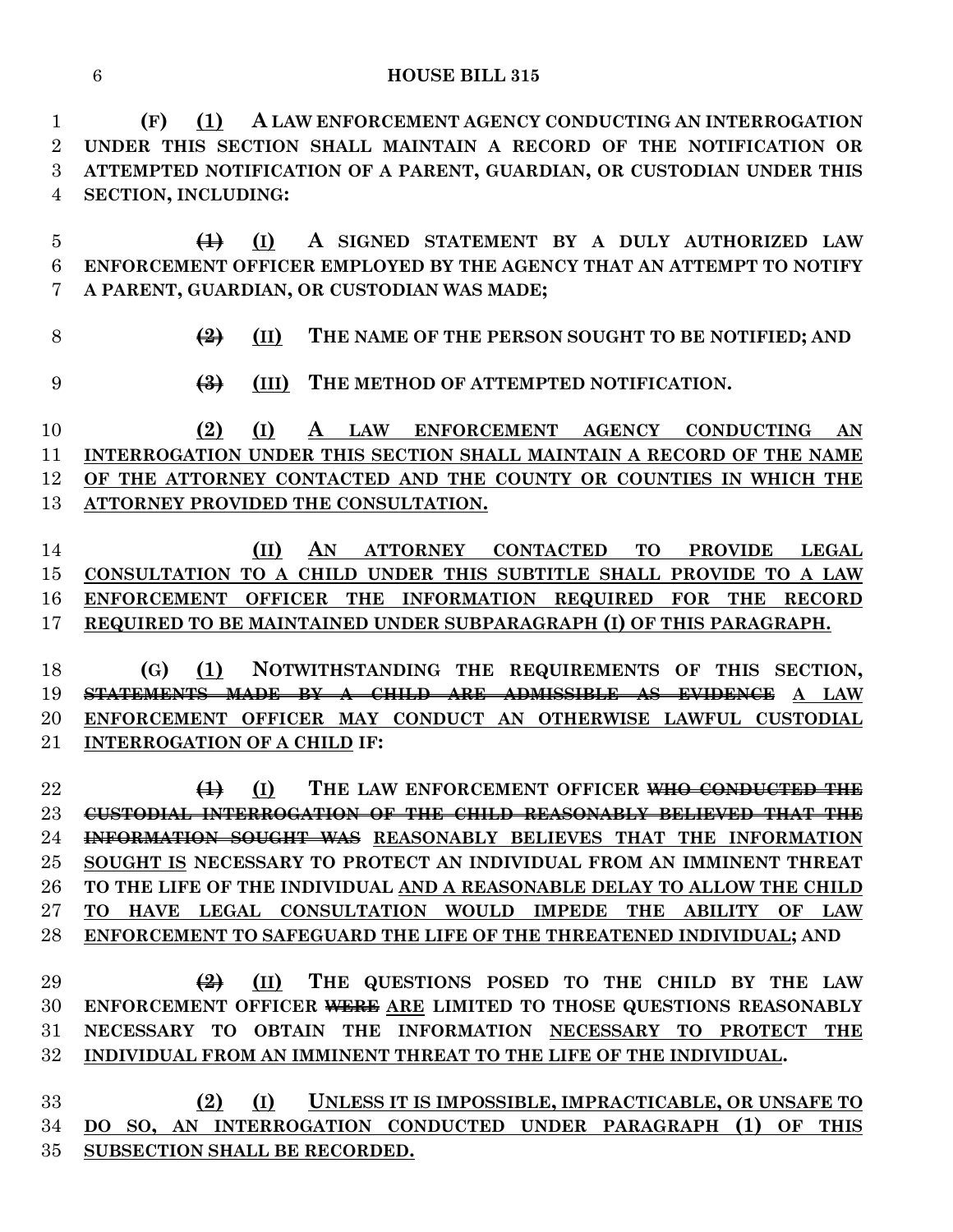| 1              | IN A JURISDICTION THAT HAS ADOPTED THE USE OF                                             |
|----------------|-------------------------------------------------------------------------------------------|
| $\overline{2}$ | BODY-WORN DIGITAL RECORDING DEVICES BY LAW ENFORCEMENT OFFICERS, THE                      |
| 3              | INTERROGATION OF A CHILD MAY BE RECORDED USING A BODY-WORN DIGITAL                        |
| 4              | RECORDING DEVICE IN A MANNER THAT IS CONSISTENT WITH DEPARTMENTAL                         |
| 5              | POLICIES REGARDING THE USE OF BODY-WORN DIGITAL RECORDING DEVICES.                        |
|                |                                                                                           |
| 6              | (III) IN A JURISDICTION THAT HAS NOT ADOPTED THE USE OF                                   |
| 7              | BODY-WORN DIGITAL RECORDING DEVICES, THE INTERROGATION OF A CHILD MAY                     |
| 8              | BE RECORDED USING OTHER VIDEO AND AUDIO RECORDING TECHNOLOGY IN A                         |
| 9              | MANNER THAT IS CONSISTENT WITH ANY POLICIES OF THE LAW ENFORCEMENT                        |
| 10             | AGENCY REGARDING THE USE OF VIDEO AND AUDIO RECORDING TECHNOLOGY.                         |
|                |                                                                                           |
| 11             | (IV)<br>A CHILD BEING INTERROGATED UNDER THIS SUBSECTION                                  |
| 12             | SHALL BE INFORMED IF THE INTERROGATION IS BEING RECORDED.                                 |
|                |                                                                                           |
| 13             | (H)<br>THERE IS A REBUTTABLE PRESUMPTION THAT A STATEMENT MADE BY                         |
| 14             | CUSTODIAL INTERROGATION IS INADMISSIBLE<br><b>CHILD</b><br>DURING A<br>IN<br>$\mathbf{A}$ |
| 15             | DELINQUENCY PROCEEDING OR A CRIMINAL PROSECUTION AGAINST THE CHILD IF                     |
| 16             | A LAW ENFORCEMENT OFFICER WILLFULLY FAILED TO COMPLY WITH THE                             |
| 17             | REQUIREMENTS OF THIS SECTION.                                                             |
| 18             | THE OFFICE OF THE PUBLIC DEFENDER SHALL:<br>(I)                                           |
|                |                                                                                           |
| 19             | (1)<br><b>DEVELOP AND IMPLEMENT POLICIES TO PROVIDE GUIDANCE AND</b>                      |
|                |                                                                                           |
| 20             | INSTRUCTION TO ATTORNEYS TO MEET THE REQUIREMENTS OF THIS SECTION; AND                    |
|                |                                                                                           |
| 21             | ON OR BEFORE OCTOBER 1, 2021, PUBLISH ON ITS WEBSITE, OR<br>(2)                           |
| 22             | PROVIDE TO LAW ENFORCEMENT ON REQUEST, INFORMATION ON ATTORNEYS                           |
| 23             | AVAILABLE TO ACT AS COUNSEL TO A CHILD IN ACCORDANCE WITH THIS SECTION.                   |
|                |                                                                                           |
| 24             | <b>Article - Criminal Procedure</b>                                                       |
|                |                                                                                           |
| 25             | $2 - 108.$                                                                                |
|                |                                                                                           |
| 26             | A law enforcement officer who charges a minor with a criminal offense shall<br>(a)        |
| 27             | make a reasonable attempt to [notify] <b>PROVIDE ACTUAL NOTICE TO</b> the parent or       |
| 28             | guardian of the minor of the charge.                                                      |
| 29             | If a law enforcement officer takes a minor into custody, the law enforcement<br>(b)       |
| 30             | officer or the officer's designee shall make a reasonable attempt to notify the parent or |

**THE REQUIREMENTS OF § 3–8A–14 OF THE COURTS ARTICLE**.

**2–405.**